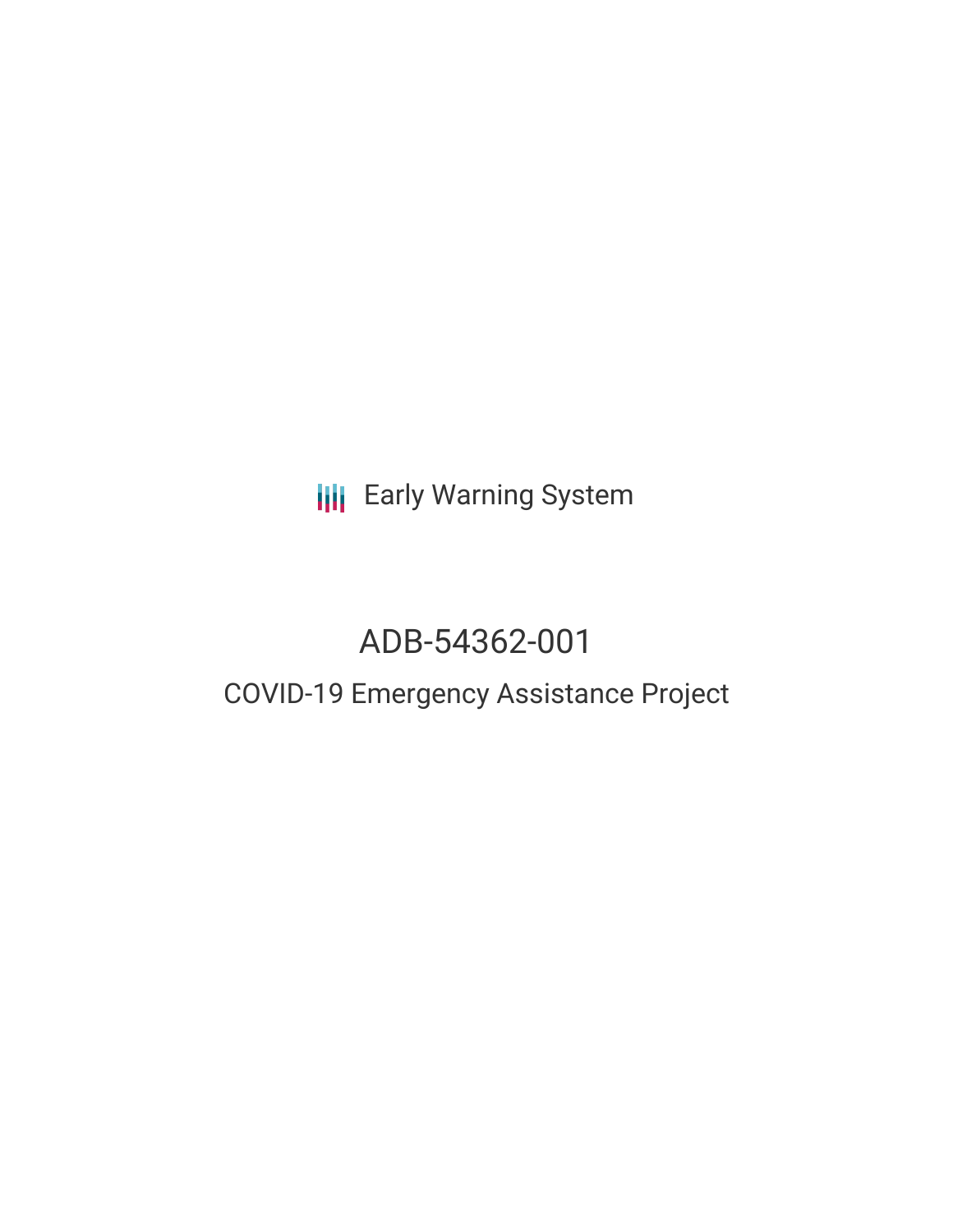

#### **Quick Facts**

| <b>Countries</b>               | Bangladesh                   |
|--------------------------------|------------------------------|
| <b>Financial Institutions</b>  | Asian Development Bank (ADB) |
| <b>Status</b>                  | Approved                     |
| <b>Bank Risk Rating</b>        | C                            |
| <b>Voting Date</b>             | 2020-08-05                   |
| <b>Borrower</b>                | Government of Bangladesh     |
| <b>Sectors</b>                 | <b>Education and Health</b>  |
| <b>Investment Type(s)</b>      | Grant                        |
| <b>Investment Amount (USD)</b> | $$3.00$ million              |
| <b>Grant Amount (USD)</b>      | \$3.00 million               |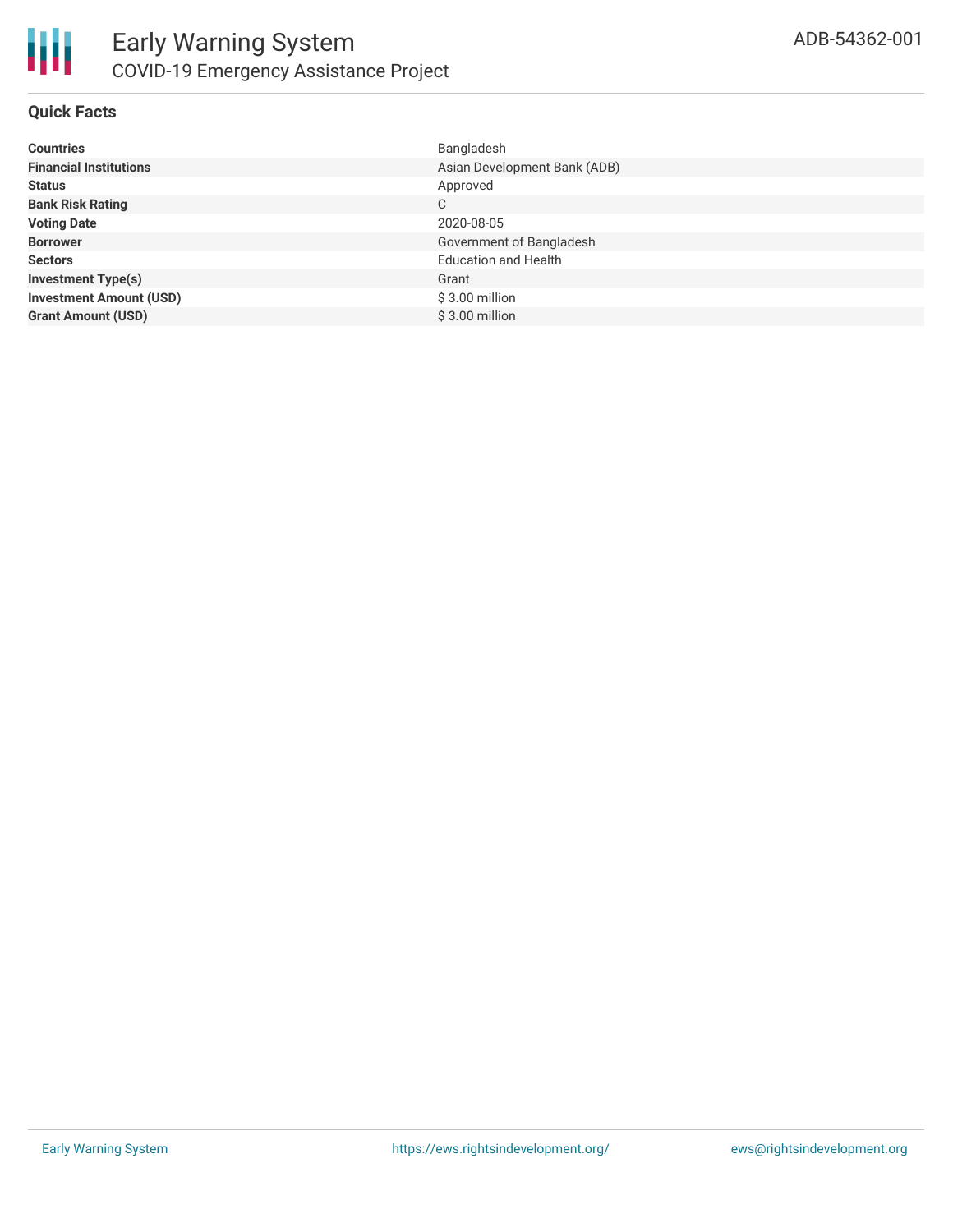

#### **Project Description**

According to ADB website, the Asia Pacific Disaster Response Fund (APDRF) will help alleviate the government's immediate financial, logistics, and other constraints to meet immediate needs and deliver appropriate medical services, where required. The APDRF grant is intended, therefore, to be used to finance the procurement of essential medicines, medical equipment and infection control supplies such as personal protective equipment required for COVID-19 preparedness and emergency response.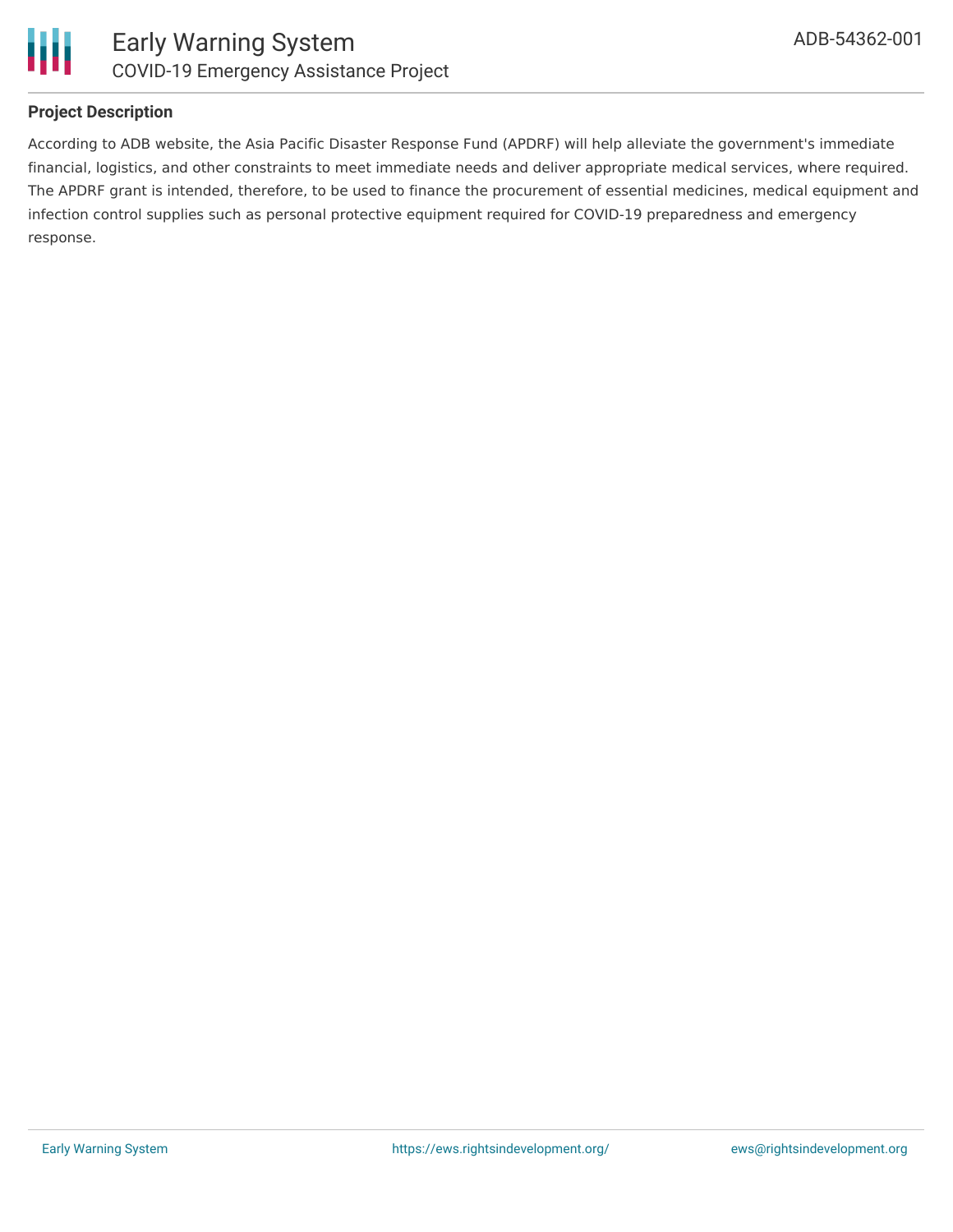

#### **Investment Description**

Asian Development Bank (ADB)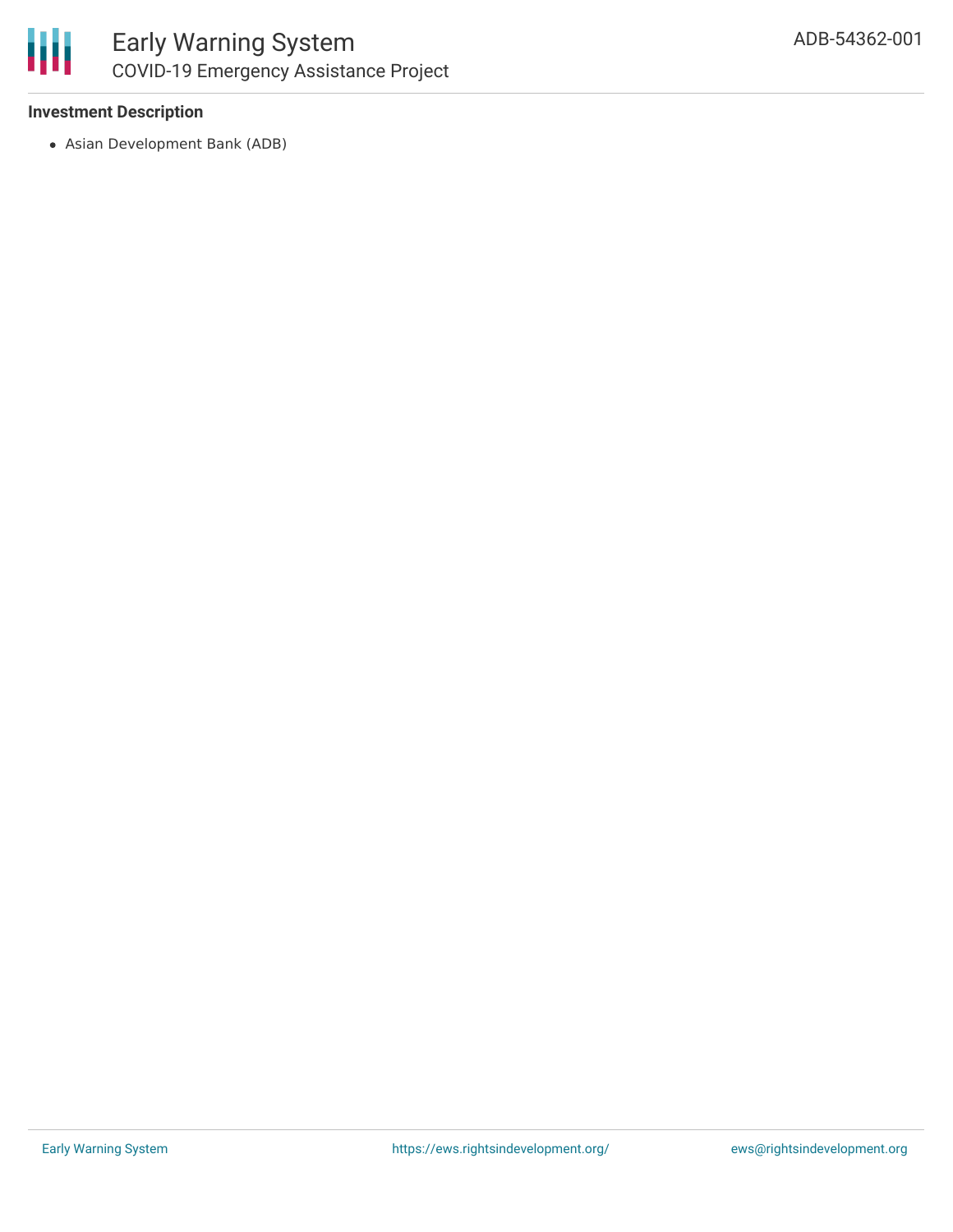

## **Contact Information**

Directorate General of Health Services Planning and Research Unit, DGHS, Mohakhali, Dhaka-1212

#### **ACCESS TO INFORMATION**

You can submit an information request for project information at: https://www.adb.org/forms/request-information-form

ADB has a two-stage appeals process for requesters who believe that ADB has denied their request for information in violation of its Access to Information Policy. You can learn more about filing an appeal at: https://www.adb.org/site/disclosure/appeals

### **ACCOUNTABILITY MECHANISM OF ADB**

The Accountability Mechanism is an independent complaint mechanism and fact-finding body for people who believe they are likely to be, or have been, adversely affected by an Asian Development Bank-financed project. If you submit a complaint to the Accountability Mechanism, they may investigate to assess whether the Asian Development Bank is following its own policies and procedures for preventing harm to people or the environment. You can learn more about the Accountability Mechanism and how to file a complaint at: http://www.adb.org/site/accountability-mechanism/main.